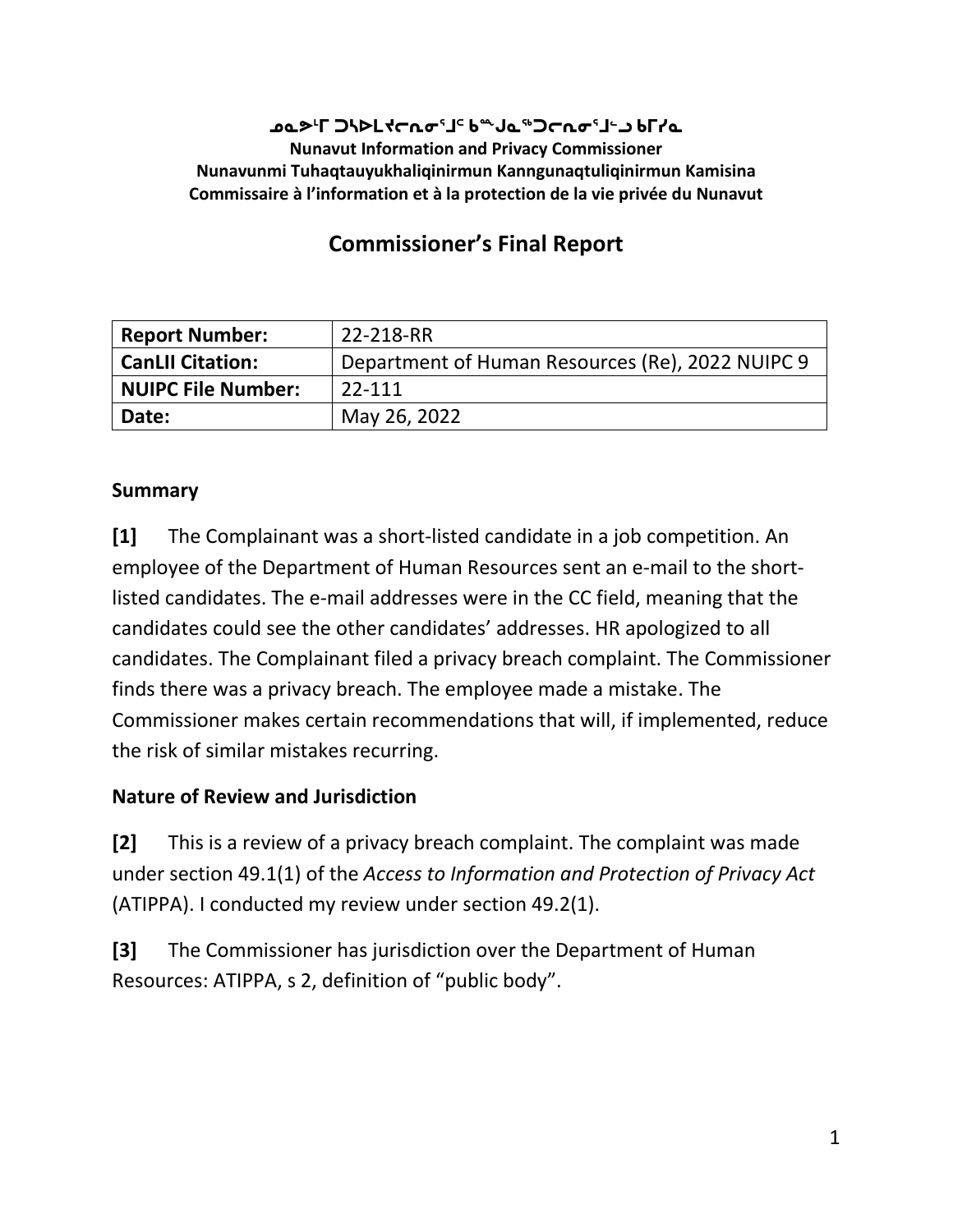#### **Issues**

**[4]** The issues in this review are:

- a. Did HR breach the Complainant's privacy?
- b. If so, what changes to HR's practices would reduce the risk of recurrence of a similar privacy breach?

#### **Facts**

**[5]** The Complainant applied for an advertised job through the Department of Human Resources. The Complainant was short-listed for the position. There were four candidates on the short list.

**[6]** In January 2022, an employee of the Department of Human Resources sent an e-mail to all short-listed candidates. The employee put the e-mail addresses in the "CC" field. As a result, each of the short-listed candidates could see the e-mail addresses of the other short-listed candidates. The addresses contained the candidates' names.

**[7]** Within half an hour, the HR employee attempted several times to recall the e-mail. The HR employee then sent another e-mail to the short-listed candidates (although this time their addresses were not visible) saying "My apologies for making an error and sending the email as cc instead of bcc. Please delete the previous email from your inbox." There was some correspondence between the HR employee and the Complainant. There was also a phone call, during which the HR employee apologized to the Complainant.

**[8]** The Complainant filed a complaint with this office. The Complainant asked that I review the complaint without revealing their identity to HR. The Complainant also requested that I not start my review until the job competition was finished. I agreed.

**[9]** On March 1, 2022, I wrote to HR, informing them of the complaint and inviting their response. I noted that the focus of my review was on the institutional response to a kind of privacy breach, as opposed to an individual response to an individual incident. I requested HR's comments on policies,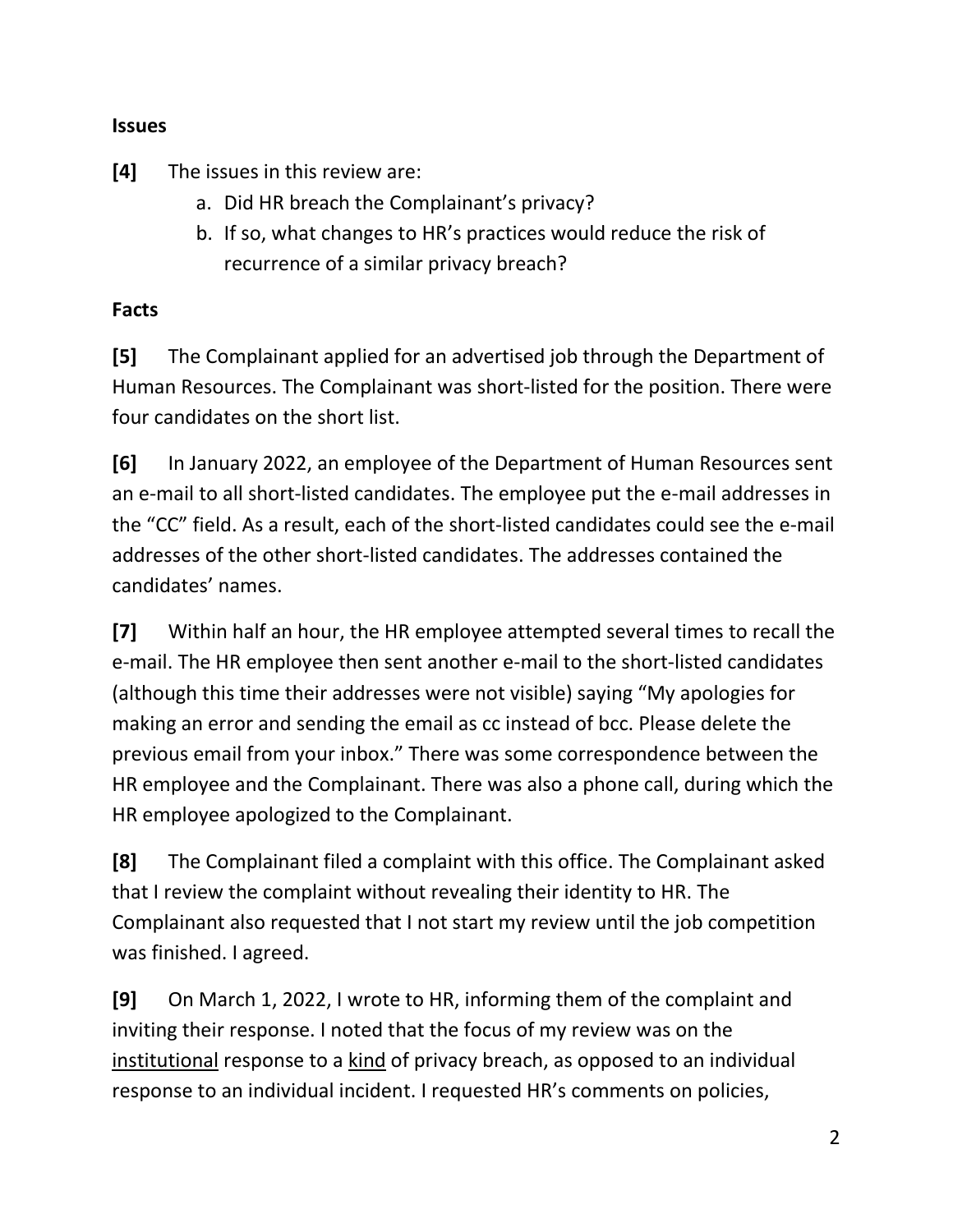procedures, training, and any other matters relevant to the use of e-mail by HR employees.

**[10]** On March 23, 2022, I received a reply from the deputy minister for HR. (The letter is dated March 18, 2022.) Attached to the reply were the following policy and procedure documents:

- a. Acceptable Email and Internet Usage Policy (CGS)
- b. Records Management Policy (CGS)
- c. Code of Values and Ethics (HR)
- d. My First Competition (HR)
- e. Confidentiality Form (HR)
- f. Staffing Manual (HR)
- g. Human Resources Manual 505: The Selection Committee (HR)
- h. Communications Policy (EIA)
- i. Privacy Breach Policy (EIA)

The deputy minister's letter also mentions ATIPP training, presented by the Department of Executive and Intergovernmental Affairs, which is part of the orientation program for new GN employees.

**[11]** The deputy minister's letter goes on to state the following steps HR has taken, or plans to take, to reduce the risk of privacy breaches in the course of a job competition:

> •My department will continue to stress to Staffing Consultants and all hiring managers the importance of keeping all our competitions confidential and when communicating to candidates, to relay the same consistent message to all our candidates individually.

• My department will review and update the Staffing Manual to include more detailed communication process with candidates and panel members, detailed process for video screening, interviews and appeals.

• My department will review and update the Human Resources Manual to include the process for communicating with candidates during the hiring process, screening and conducting the interview.

• My department will develop training to guide departmental staff on candidate information privacy and protection.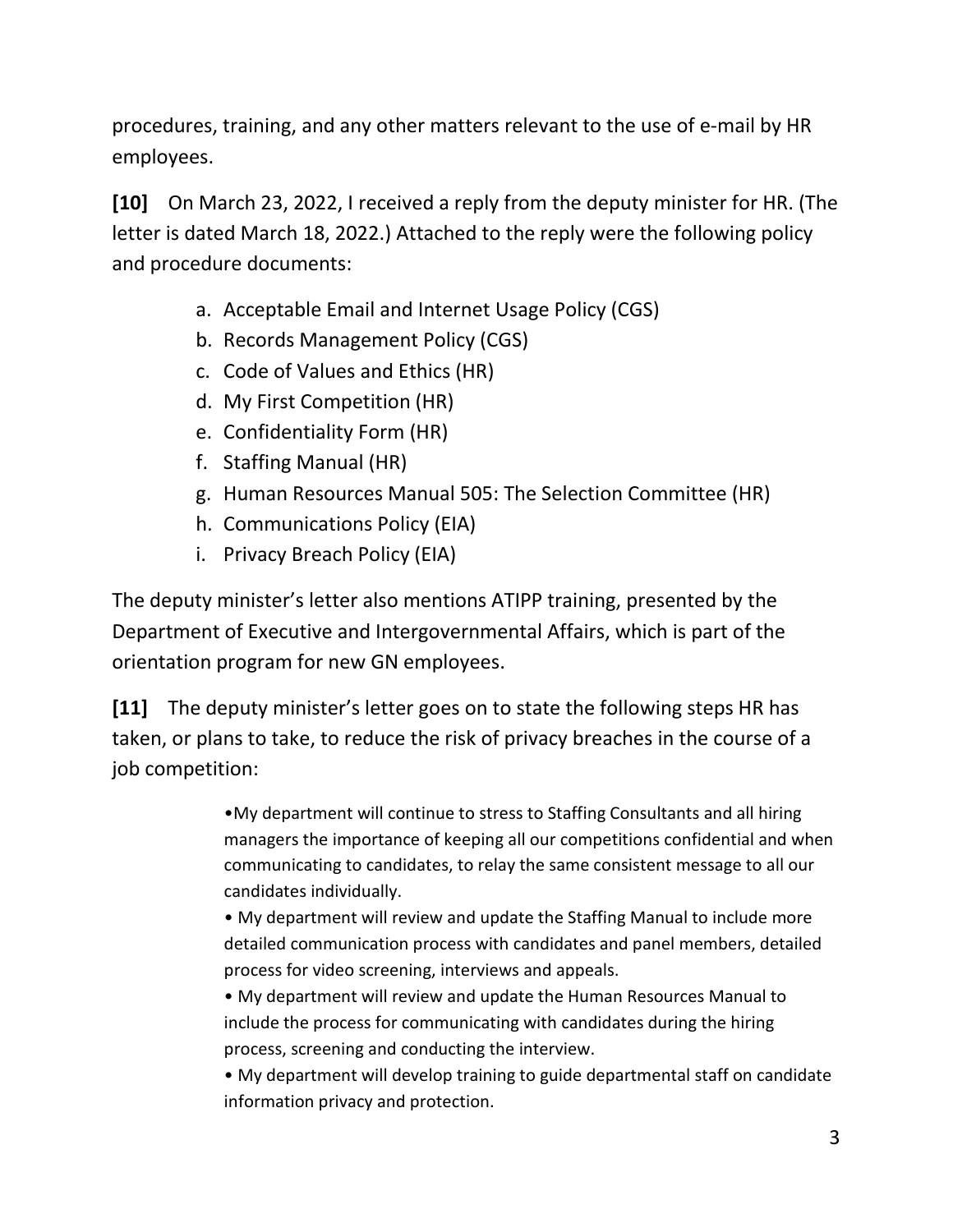**[12]** On March 31, 2022, HR sent to me a letter of apology, asking that it be forwarded to the Complainant. (As noted above, HR did not know the identity of the Complainant.) The letter includes the four commitments from the deputy minister's letter, quoted above. The letter is signed by HR's ATIPP Coordinator.

## **Law**

**[13]** Part 2, Division C, of the ATIPPA deals with the disclosure of personal information. Section 47 lays down the general rule:

> 47. A public body may disclose personal information only (a) in accordance with Part 1; or (b) in accordance with this Division.

Part 1 deals with access to information, and so is not relevant to this case.

**[14]** Section 48 lays down twenty-three circumstances in which disclosure of personal information is authorized. None applies to this case.

**[15]** "Personal information" is defined in section 2:

"personal information" means information about an identifiable individual, including

(a) the individual's name, home or business address or home or business telephone number, …

**[16]** Section 49.1(2) gives me the authority to "review the practices of the public body with respect to the collection, use and disclosure of personal information". Section 49.5(a) gives me authority to make recommendations "with respect to the collection, use or disclosure of the individual's personal information".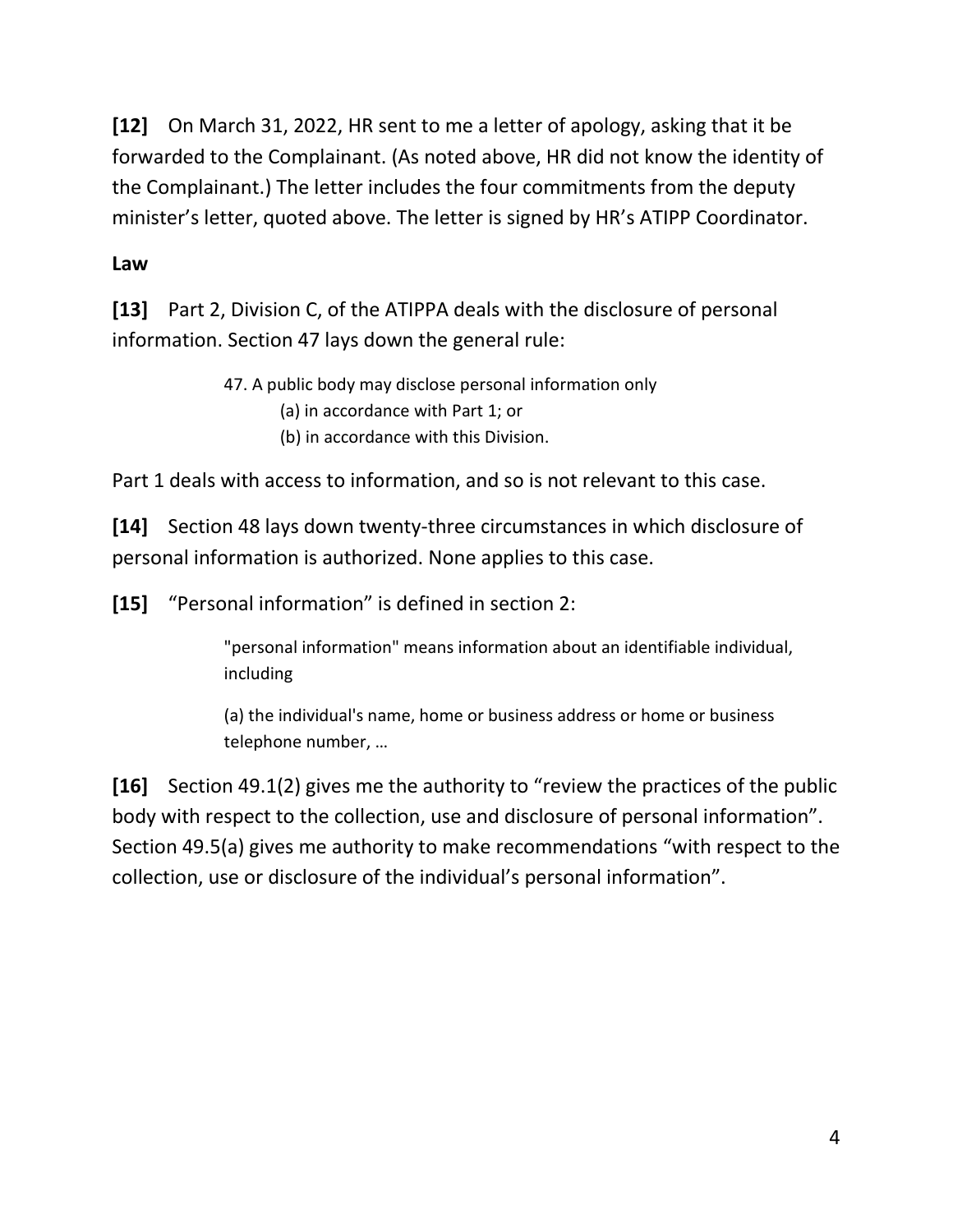## **Analysis**

#### *Was there a privacy breach?*

**[17]** The e-mail address of a private citizen is "personal information" within the meaning of the ATIPPA. It is "information about an identifiable individual". That is particularly the case where the address contains an individual's name, as is typical for an e-mail address used for professional purposes.

**[18]** Further support for this conclusion is found in paragraph (a) of the definition, quoted in the Law section above. The definition was written in the mid-1990s, but was based on 1980s-era legislation in other jurisdictions. It predates the widespread use of e-mail. Nevertheless, the reference to "home or business address" is, applying the purposive approach to statutory interpretation, broad enough to capture an e-mail address.

**[19]** That does not mean that all personal e-mail addresses are automatically protected from disclosure. Whether they are so protected depends on the application of section 23 (in an access case) or section 48 (in a privacy case). For example, if a GN employee is using a personal e-mail address to transact government business, the address is not necessarily exempt from disclosure: *Department of Health (Re)*, 2021 NUIPC 11 (CanLII) at paragraphs 47 and 48.

**[20]** In this case, however, none of the circumstances in section 48 apply.

**[21]** To put it simply, the HR employee made a mistake. They should not have put the short-listed candidates' e-mail addresses in the CC field. They quickly realized their error. Although they tried to recall the message, that was not possible. The best the sender could then do was to contact the recipients, apologize for the error, and ask them to delete the errant e-mail.

**[22]** The disclosure of the Complainant's e-mail address to the other short-listed candidates was contrary to section 47 of the ATIPPA. It was, in short, a breach of the Complainant's privacy.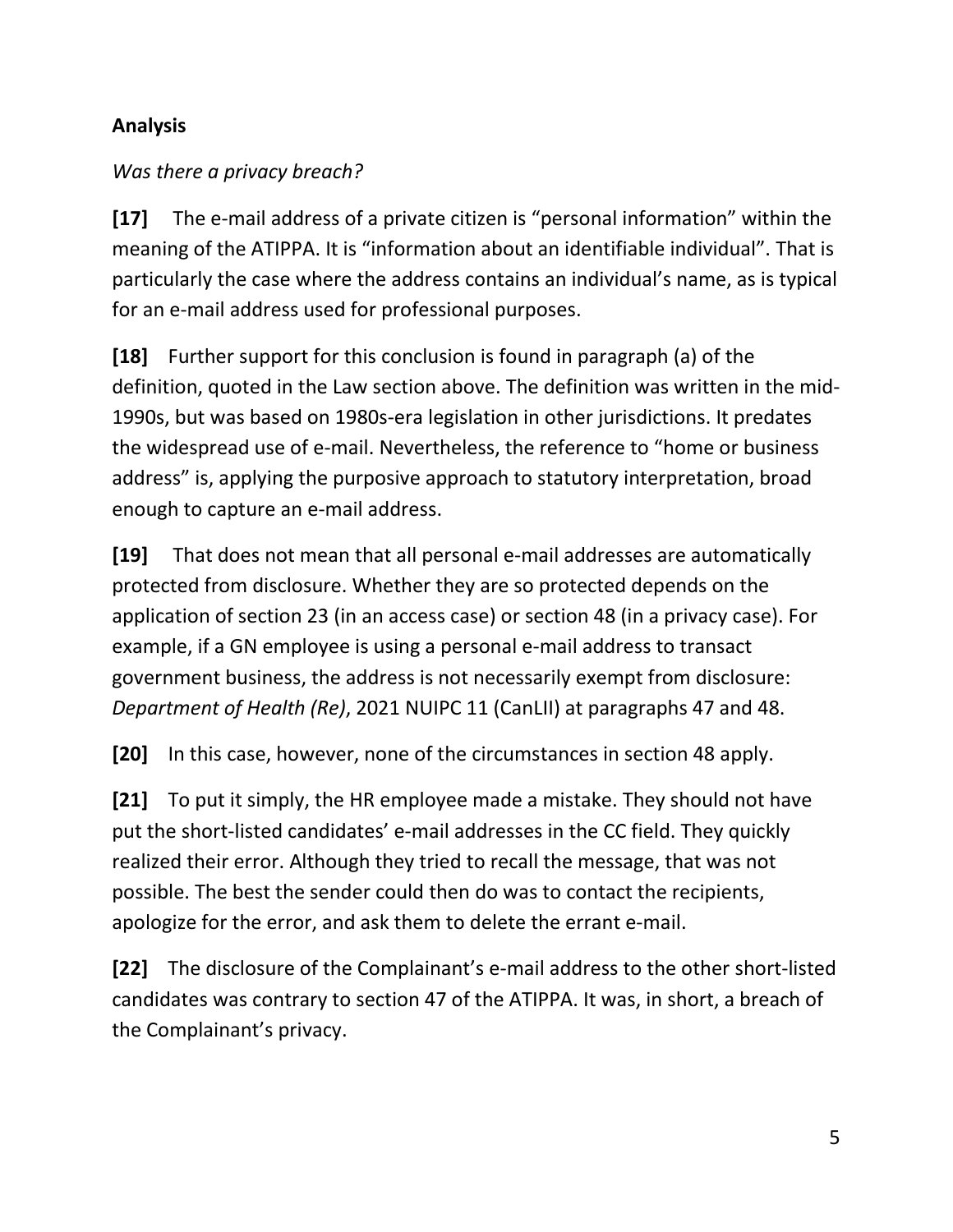# *General observations on e-mail hygiene*

**[23]** The harder part of this decision is crafting recommendations that respond effectively and proportionately to the facts of the case. I begin with some general observations on the use of e-mail and the BCC field.

**[24]** E-mail is everywhere within the GN. It is used almost every day, by almost everybody. Its frequent use obscures the fact that e-mail software is complicated. Few people master all the features. It is easy to make mistakes. Some of the more common mistakes having privacy implications, in addition to the CC/BCC error, are:

- a. Mistyping a recipient's address.
- b. Using auto-fill for a recipient's address and not noticing that the wrong recipient has been selected.
- c. Using an outdated address.
- d. Using an outdated or inappropriate group of recipients.
- e. Using "Reply All" when discussing personal information that should not be disclosed to all recipients of the original message.

**[25]** Sometimes these mistakes cause no harm – perhaps because the message bounces back to the sender, or the message goes to a mailbox that is not seen by anyone, or the recipient alerts the sender to the error without reading the message. But the potential for a privacy breach is always there.

**[26]** Avoiding e-mail mistakes requires training, and experience, and effort. More than anything, it requires good habits, or what might be referred to as "email hygiene".

## *General observations on the BCC field*

**[27]** E-mail programs typically provide three fields in which the sender can insert the address of a recipient: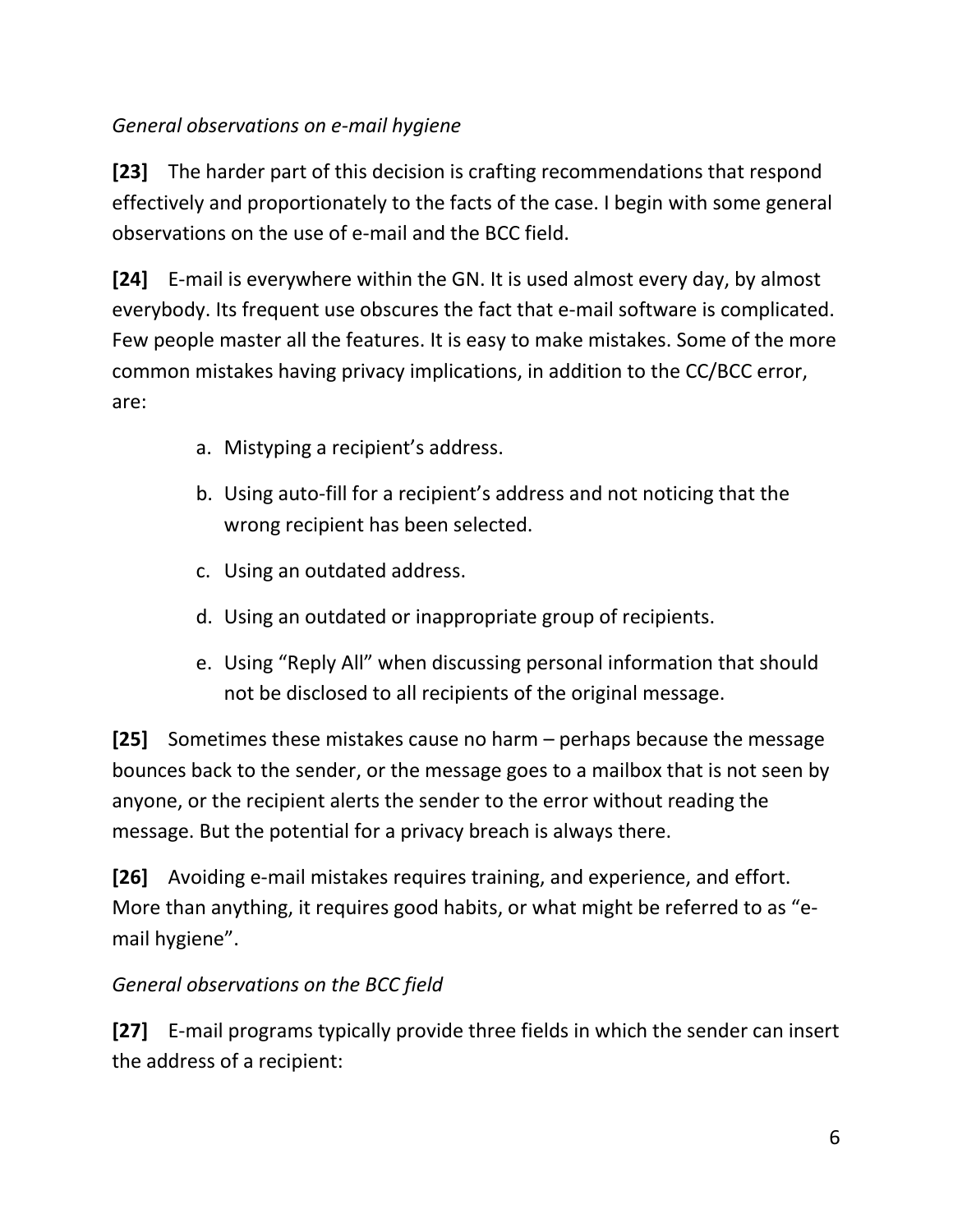- a. TO: This field is for the principal recipient(s). Typically this includes to whom the e-mail is addressed, and from whom action (if any) is expected.
- b. CC: This field is for recipients to whom the e-mail is "copied". (CC stands for "carbon copy", which is a throwback to a different era of office technology.) Typically this includes those who the sender wants to see the e-mail, but from whom the sender expects no particular action. The CC field is also used when the sender wants recipients to know who else is receiving the email.
- c. BCC: This field is for recipients to whom the e-mail is "blind copied". (BCC stands for "blind carbon copy".) Typically this includes those who the sender wants to see the e-mail, but whose identity the sender wants to conceal from recipients in the TO and CC fields.

**[28]** The BCC field does have good, convenient uses. One common use of the BCC field is for mass mailings. If the list of recipients is large, using the BCC field means that no recipient can see the names of the other recipients. If every recipient could see the entire list of recipients, it would be both tedious (because it requires scrolling through the list before getting to the message) and privacyinvasive.

**[29]** But good e-mail hygiene includes very careful use of the BCC field. It takes only a moment's inattention to put addresses intended for the BCC field into the TO or CC fields.

**[30]** Moreover, because the BCC field is the least commonly used, some e-mail programs hide it by default. In other words, the sender must either change their e-mail settings to show the BCC field for every new e-mail, or must take extra steps to show the BCC field for the current e-mail. This detail may trip up inexperienced users, if they are not aware that BCC is an option.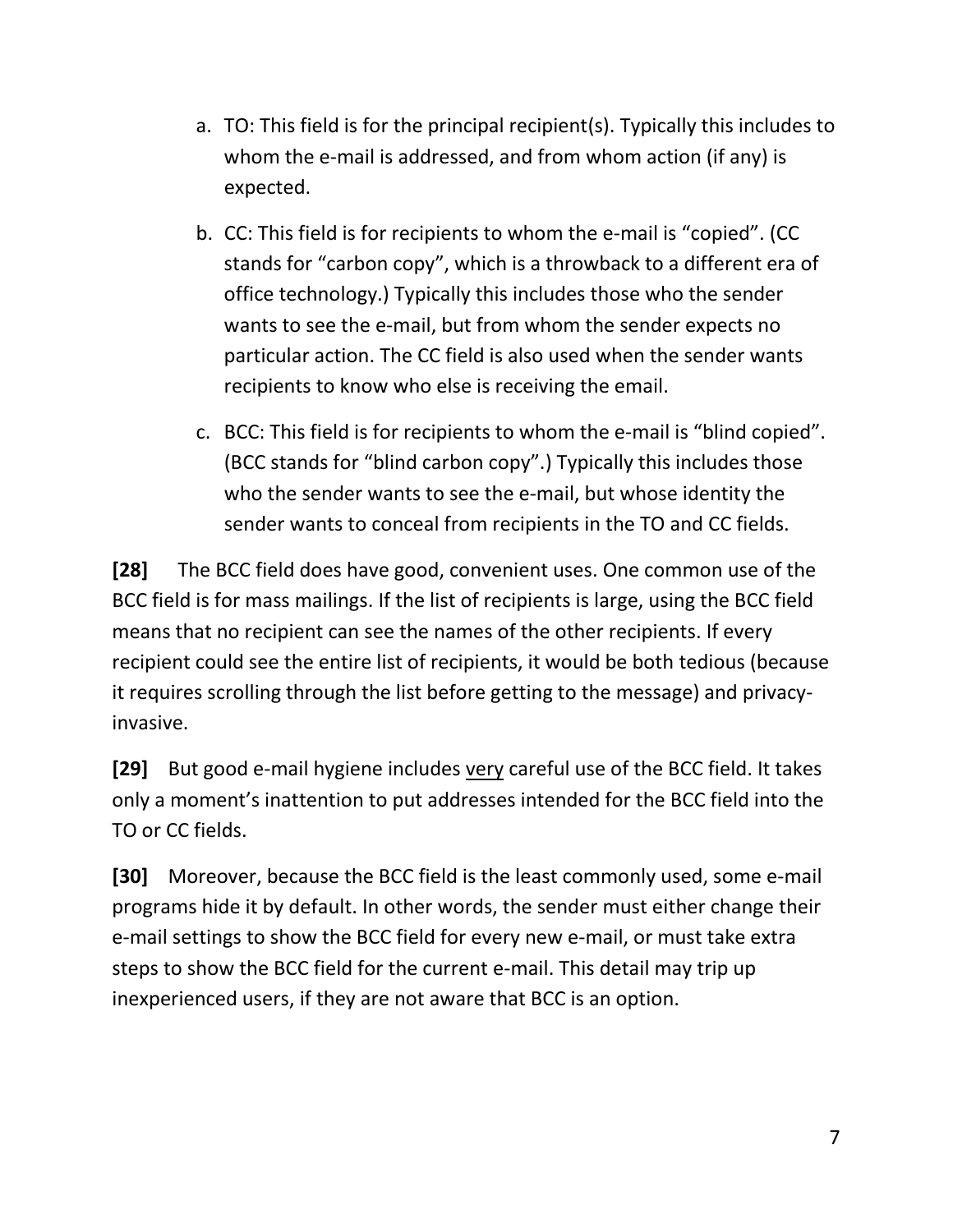*What recommendations are appropriate?*

**[31]** With this background, I turn now to the question of what recommendations are appropriate to address the kind of privacy breach that occurred in the present case.

**[32]** When the complaint was filed, the job competition in question was not yet concluded, so the possibility of prejudice was a live issue. The competition has since concluded. The Complainant does not allege, and I do not find, that there was any actual prejudice to the Complainant in the job competition itself. Nevertheless, the public disclosure of the e-mail address – and therefore the fact that the Complainant was an applicant – did cause the Complainant some distress.

**[33]** This sort of privacy breach can, in the human resources context, have serious consequences. It reveals who has applied for a job, which may be personally or professionally embarrassing for a candidate. It may put a candidate in an awkward position with respect to their current employer, their co-workers, their family, or the other candidates. It may give a candidate an advantage or disadvantage over the other candidates. It exposes contact information that a candidate may have wanted to keep confidential, and that may be misused by someone else.

**[34]** I have no evidence before me that there was a pattern of mistakes by this employee or any other HR employee. For purposes of this decision, I must assume the mistake happened just this once.

**[35]** On the individual level, HR's response to the privacy breach was appropriate. HR acknowledged the error and has apologized three times. The Complainant does not seek, nor would it be appropriate for me to recommend, any repercussions for the HR employee who made the mistake. We have all made mistakes with e-mail. We learn from the mistake and we carry on; and so it should be for the HR employee in this case.

**[36]** On the institutional level, HR's response has been less convincing. The deputy minister's letter to me of March 18, 2022, attaches nine policies or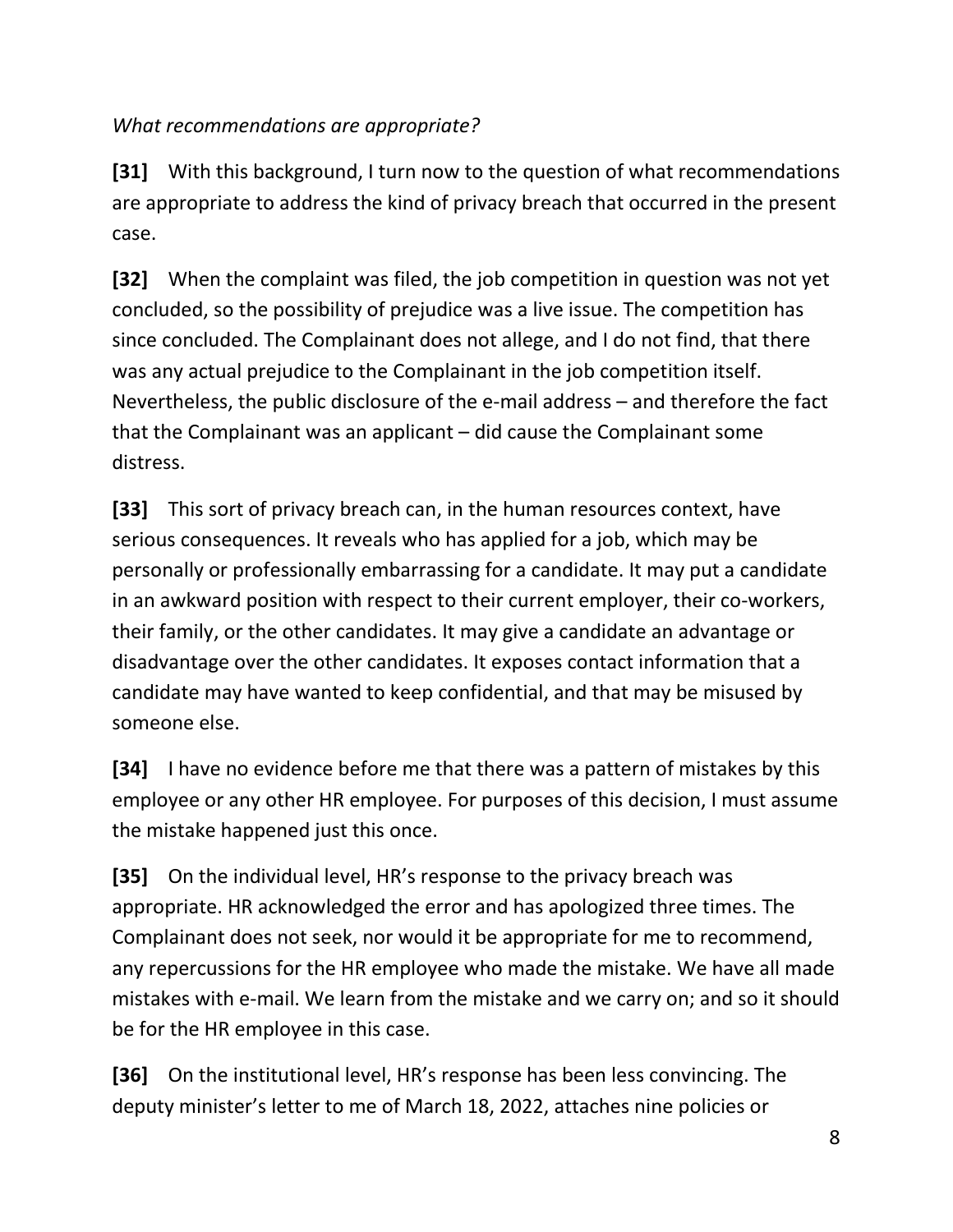procedures, including the entire staffing manual. These documents together run to hundreds of pages, none of which addresses directly the issue of e-mail hygiene. HR has not attempted to link these documents to the actual issue in the case.

**[37]** The letter also refers to general ATIPP training, but that training that does not address e-mail hygiene.

**[38]** The letter does make certain commitments about privacy protection, which I have quoted in the Facts section above. All of those commitments are stated in the future tense ("will continue", "will review and update", "will develop").

**[39]** I acknowledge that there is no policy, or procedure, or training, which will prevent every mistake. What we can do is to look for changes to "the practices of the public body" that effectively and provably reduce the risk of the same mistake being repeated. After careful consideration, I have concluded that the four commitments made in the deputy minister's letter would accomplish that objective – provided, of course, that HR actually follows through on them.

## **Conclusion**

**[40]** The Department of Human Resources breached the Complainant's privacy when an HR employee included the Complainant's email address in the "CC" field of an email sent to the short-listed applicants in a job competition.

**[41]** The privacy breach was the result of a mistake by an HR employee. I do not have evidence before me of a broader problem. However, the consequences of a privacy breach in the HR context can be serious. The deputy minister of HR has made a series of commitments that, if kept, constitute a satisfactory response to the privacy breach in this case.

## **Recommendations**

**[42] I recommend** that the Department of Human Resources follow through on the four commitments made in the March 18, 2022, letter from the deputy minister. For greater certainty, those commitments are quoted in paragraph 11 of this decision.